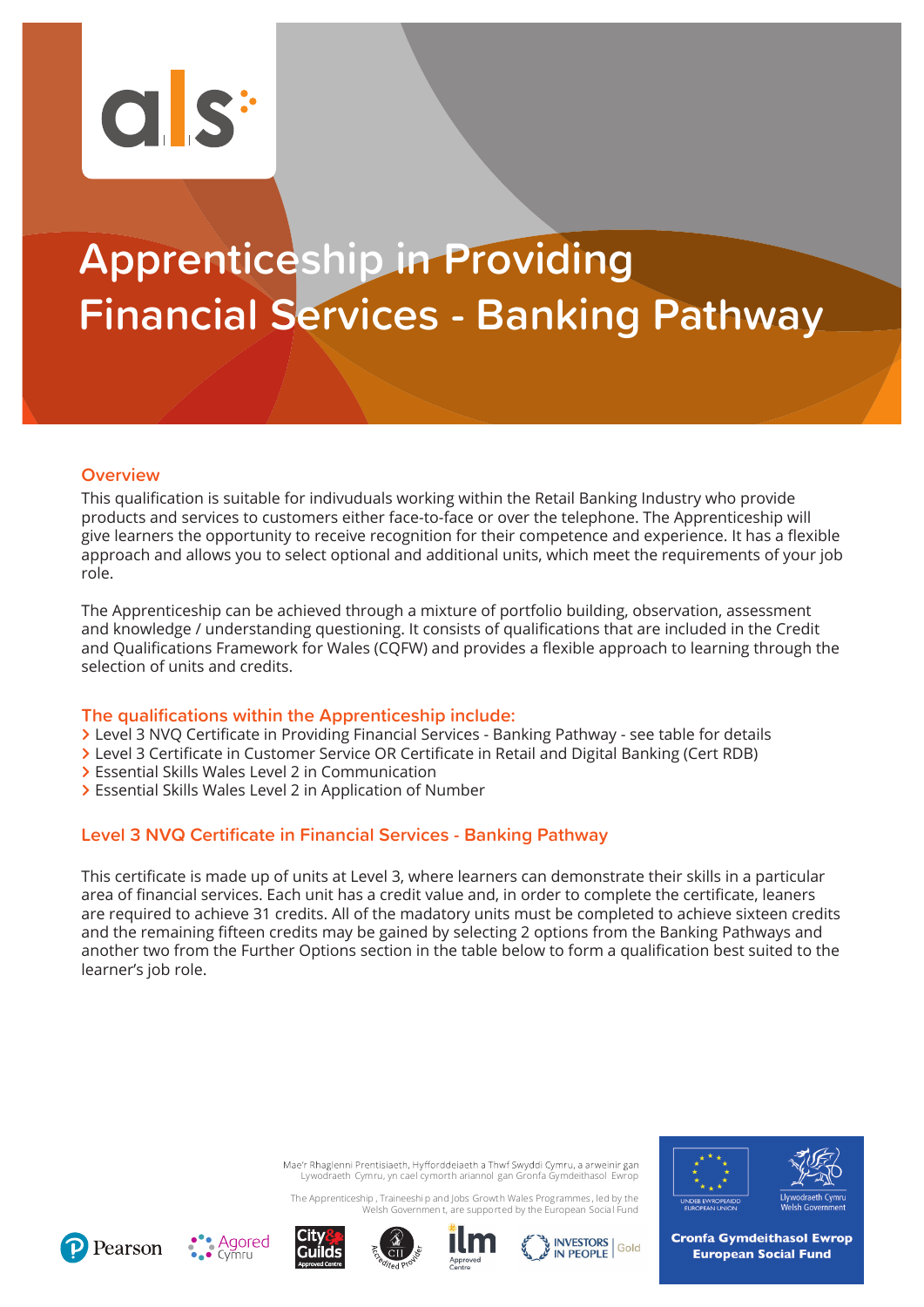

# **Apprenticeship in Providing Financial Services - Banking Pathway**

# **Mandatory Units**

| <b>Linked Ref No Title</b> |                                                                                       | <b>Credit</b> | <b>GLH</b> | Level |
|----------------------------|---------------------------------------------------------------------------------------|---------------|------------|-------|
| M <sub>3</sub>             | Complying with regulations within the financial services<br>environment               | 6             | 52         |       |
| M1                         | Improving and maintaining workplace competence in a<br>financial services environment | 4             | 33         |       |
| M4                         | Developing productive working relationships with<br>colleagues                        |               | 48         |       |

# **Optional Units - Banking Pathway: Banking and Building Society Accounts**

| <b>Linked Ref No</b> Title |                                                                                              | <b>Credit</b>  | <b>GLH</b> | Level |
|----------------------------|----------------------------------------------------------------------------------------------|----------------|------------|-------|
| Z <sub>2</sub>             | Providing information to customers in a financial servic-<br>es environment                  | 4              | 9          |       |
| Z4                         | Managing the business relationship with clients in a<br>financial services environment       | $\overline{4}$ |            | 3     |
| A6                         | Establishing, monitoring and maintaining bank and<br>building society accounts for customers | 5              | 4          | ς     |
| A7                         | Managing branch counter services                                                             | 5              | 6          | 3     |
| A <sub>8</sub>             | Supervising the administration of retail financial<br>products and services                  | 5              | 16         | 3     |
| A9                         | Processing the transfer of foreign currency                                                  | 5              | 14         | 3     |
| Z <sub>3</sub>             | Dealing with complaints relating to financial services<br>products and/or services           | 8              | 68         | 3     |

# **Optional Units - Banking Pathway: Customer Payments for Financial Products and Services**

| Linked Ref No Title |                                                                            | <b>Credit</b>  | <b>GLH Level</b> |  |
|---------------------|----------------------------------------------------------------------------|----------------|------------------|--|
| <b>B6</b>           | Assessing and using complex financial information to<br>reconcile accounts | 4              | Q                |  |
| B <sub>3</sub>      | Operating credit control procedures                                        |                | 10               |  |
| B <sub>5</sub>      | Operating payment by installments                                          |                | 10               |  |
|                     | Providing information to customers in financial services<br>environments   | $\overline{4}$ |                  |  |